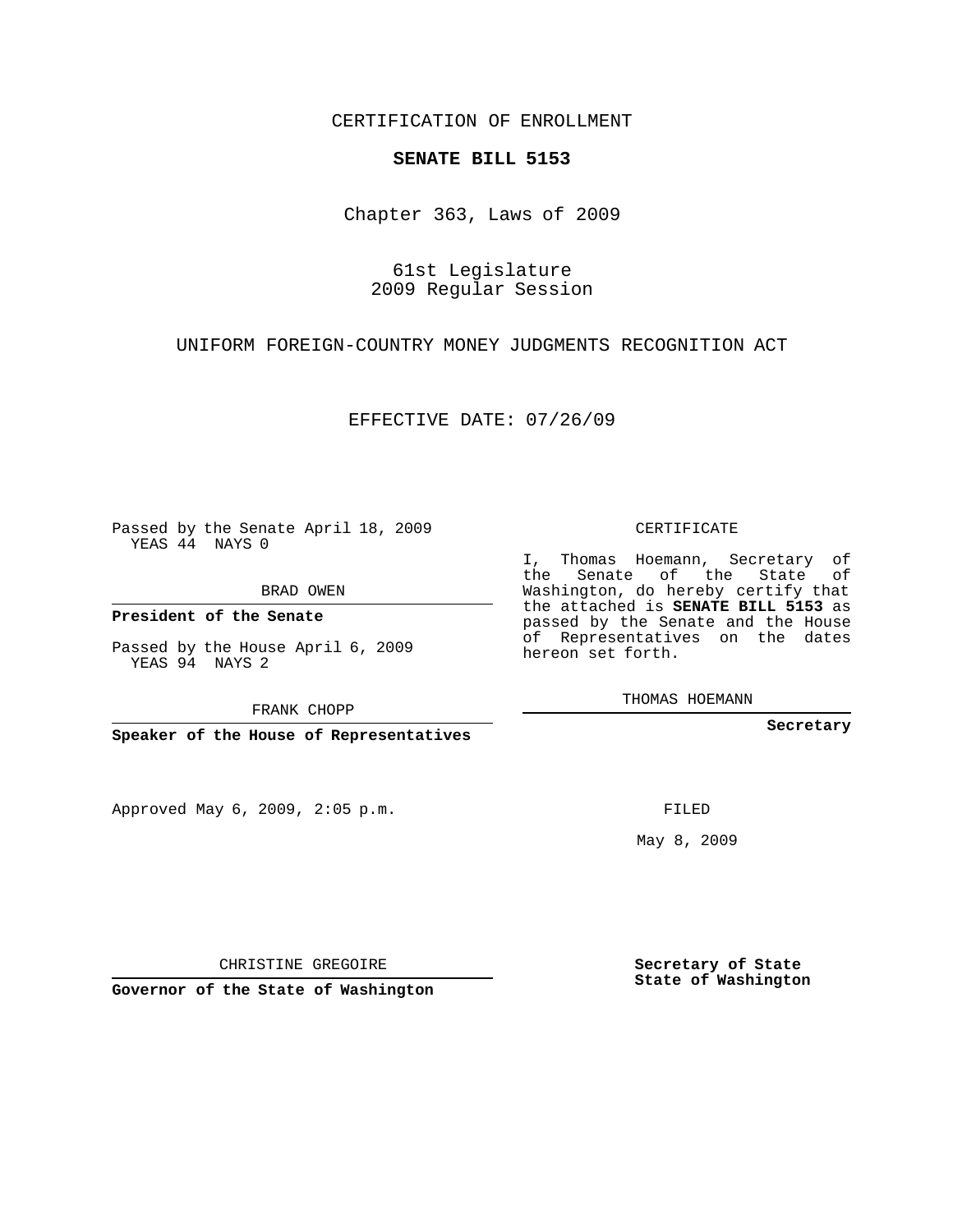## **SENATE BILL 5153** \_\_\_\_\_\_\_\_\_\_\_\_\_\_\_\_\_\_\_\_\_\_\_\_\_\_\_\_\_\_\_\_\_\_\_\_\_\_\_\_\_\_\_\_\_

\_\_\_\_\_\_\_\_\_\_\_\_\_\_\_\_\_\_\_\_\_\_\_\_\_\_\_\_\_\_\_\_\_\_\_\_\_\_\_\_\_\_\_\_\_

## AS AMENDED BY THE HOUSE

Passed Legislature - 2009 Regular Session

**State of Washington 61st Legislature 2009 Regular Session**

**By** Senators Kline, Rockefeller, and Shin; by request of Uniform Legislation Commission

Read first time 01/15/09. Referred to Committee on Judiciary.

 AN ACT Relating to creating the uniform foreign-country money judgments recognition act; adding a new chapter to Title 6 RCW; and repealing RCW 6.40.010, 6.40.020, 6.40.030, 6.40.040, 6.40.050, 6.40.060, 6.40.070, 6.40.900, 6.40.905, 6.40.910, and 6.40.915.

BE IT ENACTED BY THE LEGISLATURE OF THE STATE OF WASHINGTON:

 NEW SECTION. **Sec. 1.** This chapter may be known and cited as the uniform foreign-country money judgments recognition act.

 NEW SECTION. **Sec. 2.** The definitions in this section apply throughout this chapter unless the context clearly requires otherwise.

(1) "Foreign country" means a government other than:

(a) The United States;

 (b) A state, district, commonwealth, territory, or insular possession of the United States; or

 (c) Any other government with regard to which the decision in this state as to whether to recognize a judgment of that government's courts is initially subject to determination under the full faith and credit clause of the United States Constitution.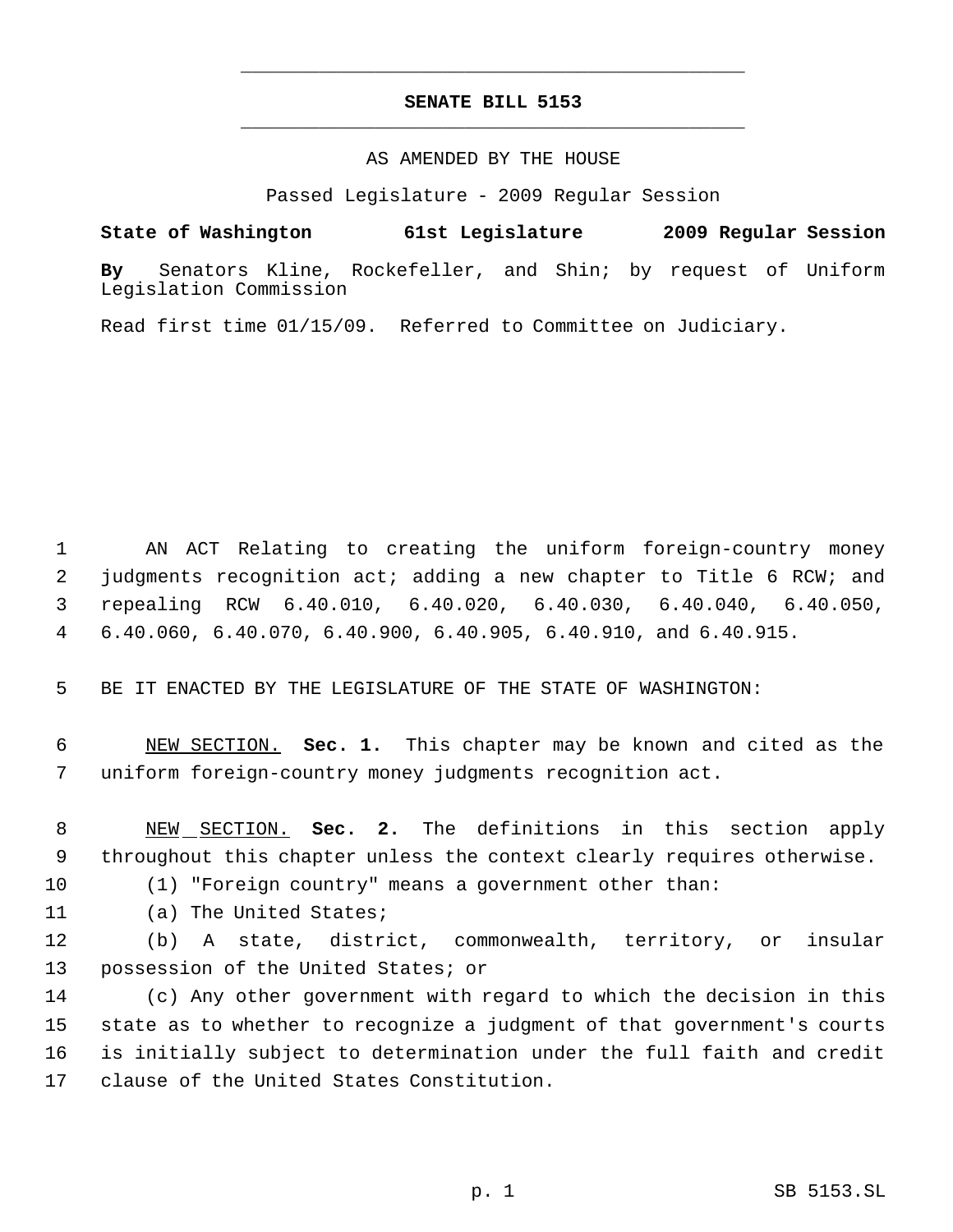(2) "Foreign-country judgment" means a judgment of a court of a foreign country.

 NEW SECTION. **Sec. 3.** (1) Except as otherwise provided in subsection (2) of this section, this chapter applies to a foreign- country judgment to the extent that the judgment:

(a) Grants or denies recovery of a sum of money; and

 (b) Under the law of the foreign country where rendered, is final, conclusive, and enforceable.

 (2) This chapter does not apply to a foreign-country judgment, even if the judgment grants or denies recovery of a sum of money, to the extent that the judgment is:

12 (a) A judgment for taxes;

(b) A fine or other penalty; or

 (c) A judgment for divorce, support, or maintenance, or other judgment rendered in connection with domestic relations.

 (3) A party seeking recognition of a foreign-country judgment has the burden of establishing that this chapter applies to the foreign-country judgment.

 NEW SECTION. **Sec. 4.** (1) Except as otherwise provided in subsections (2) and (3) of this section, a court of this state shall recognize a foreign-country judgment to which this chapter applies.

 (2) A court of this state may not recognize a foreign-country judgment if:

 (a) The judgment was rendered under a judicial system that does not provide impartial tribunals or procedures compatible with the requirements of due process of law;

 (b) The foreign court did not have personal jurisdiction over the defendant; or

 (c) The foreign court did not have jurisdiction over the subject matter.

 (3) A court of this state need not recognize a foreign-country judgment if:

 (a) The defendant in the proceeding in the foreign court did not receive notice of the proceeding in sufficient time to enable the defendant to defend;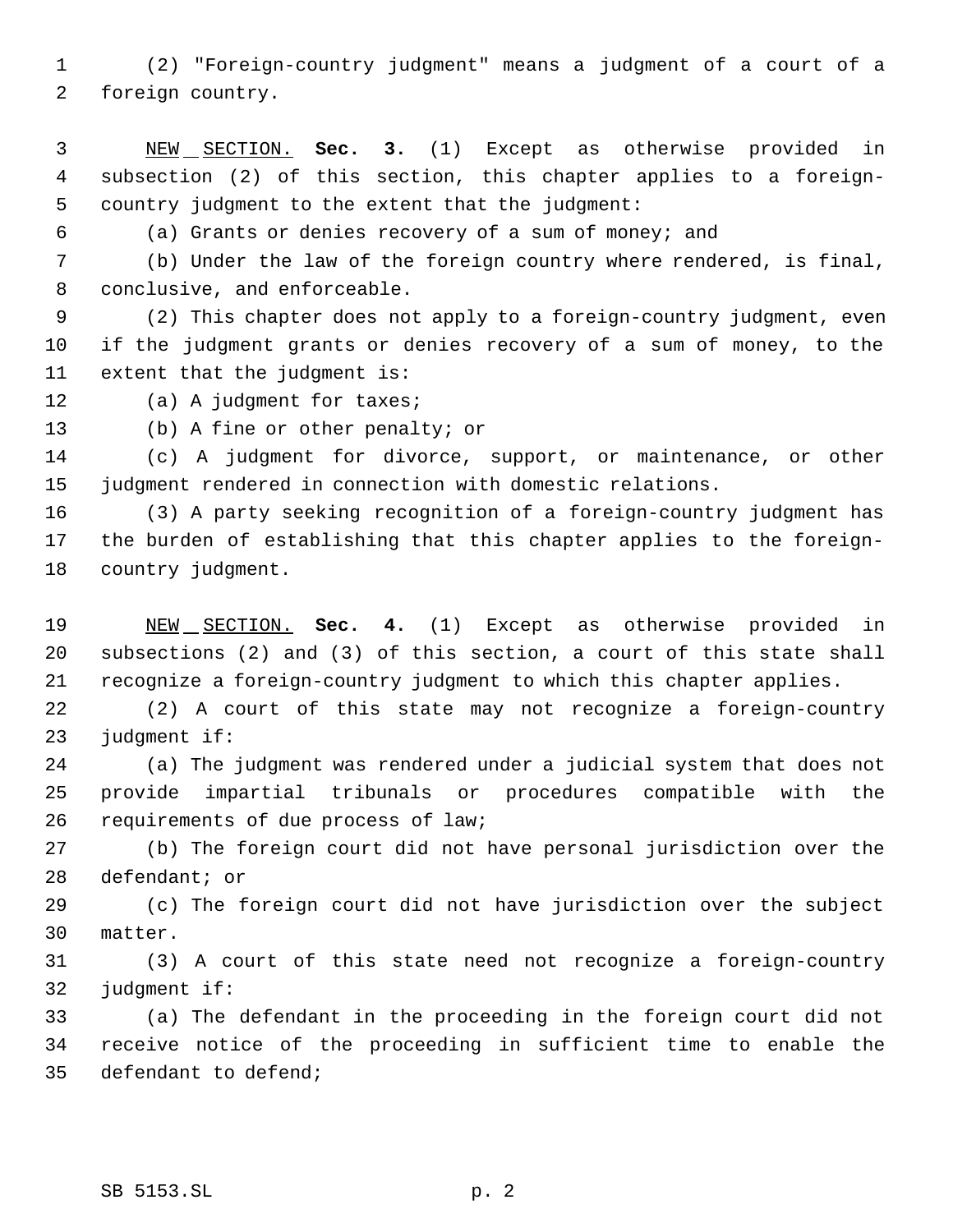(b) The judgment was obtained by fraud that deprived the losing 2 party of an adequate opportunity to present its case;

 (c) The judgment or the cause of action on which the judgment is based is repugnant to the public policy of this state or of the United States;

 (d) The judgment conflicts with another final and conclusive judgment;

 (e) The proceeding in the foreign court was contrary to an agreement between the parties under which the dispute in question was 10 to be determined otherwise than by proceedings in that foreign court;

 (f) In the case of jurisdiction based only on personal service, the foreign court was a seriously inconvenient forum for the trial of the action;

 (g) The judgment was rendered in circumstances that raise substantial doubt about the integrity of the rendering court with 16 respect to the judgment; or

 (h) The specific proceeding in the foreign court leading to the judgment was not compatible with the requirements of due process of law.

 (4) A party resisting recognition of a foreign-country judgment has the burden of establishing that a ground for nonrecognition stated in subsection (2) or (3) of this section exists.

 NEW SECTION. **Sec. 5.** (1) A foreign-country judgment may not be refused recognition for lack of personal jurisdiction if:

 (a) The defendant was served with process personally in the foreign country;

 (b) The defendant voluntarily appeared in the proceeding, other than for the purpose of protecting property seized or threatened with seizure in the proceeding or of contesting the jurisdiction of the court over the defendant;

 (c) The defendant, before the commencement of the proceeding, had agreed to submit to the jurisdiction of the foreign court with respect to the subject matter involved;

 (d) The defendant was domiciled in the foreign country when the proceeding was instituted or was a corporation or other form of business organization that had its principal place of business in, or was organized under the laws of, the foreign country;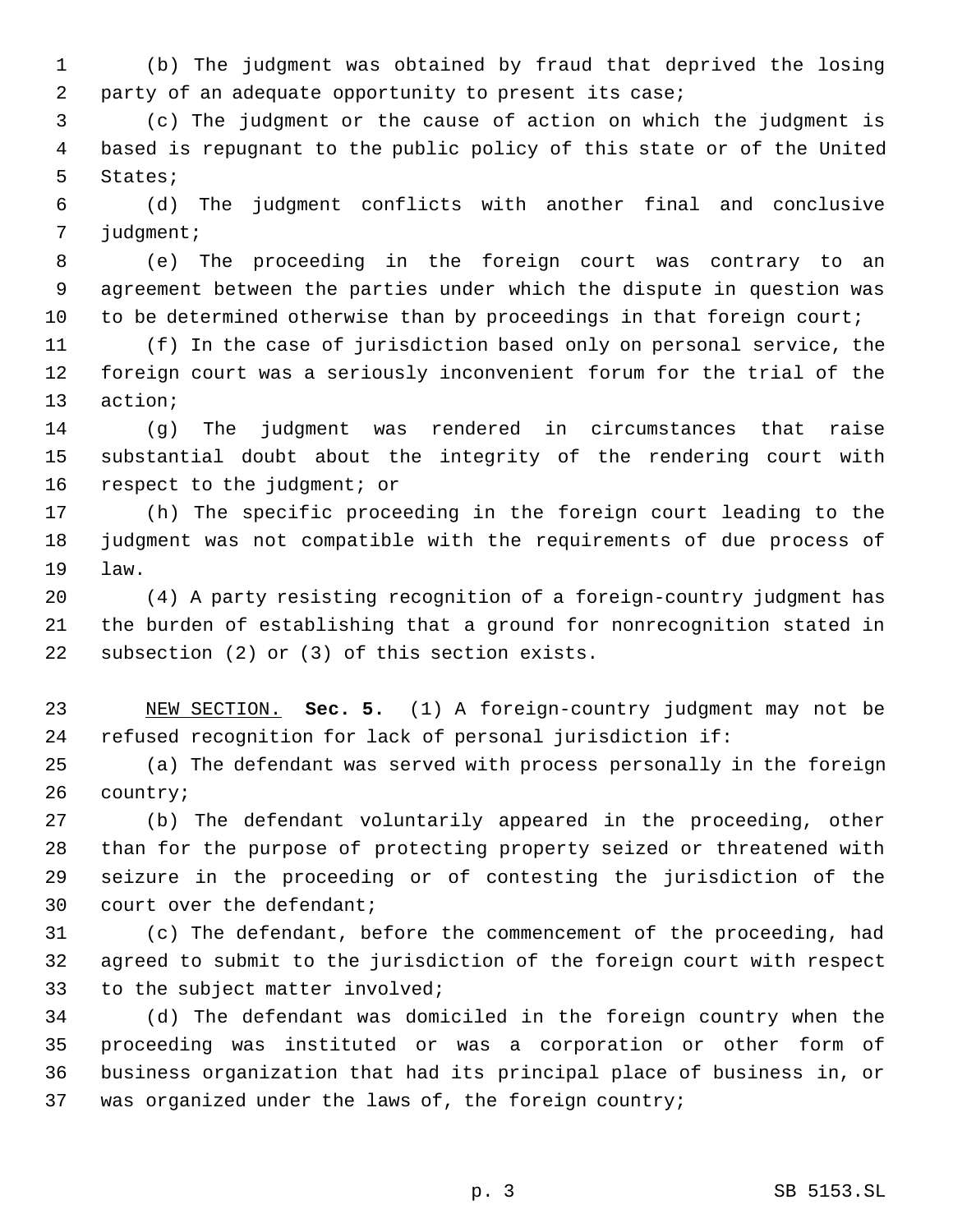(e) The defendant had a business office in the foreign country and the proceeding in the foreign court involved a cause of action arising out of business done by the defendant through that office in the foreign country; or

 (f) The defendant operated a motor vehicle or airplane in the foreign country and the proceeding involved a cause of action arising out of that operation.

 (2) The list of bases for personal jurisdiction in subsection (1) of this section is not exclusive. The courts of this state may recognize bases of personal jurisdiction other than those listed in subsection (1) of this section as sufficient to support a foreign-country judgment.

 NEW SECTION. **Sec. 6.** (1) If recognition of a foreign-country judgment is sought as an original matter, the issue of recognition shall be raised by filing an action seeking recognition of the foreign-country judgment.

 (2) If recognition of a foreign-country judgment is sought in a pending action, the issue of recognition may be raised by counterclaim, cross-claim, or affirmative defense.

 NEW SECTION. **Sec. 7.** If the court in a proceeding under section 6 of this act finds that the foreign-country judgment is entitled to recognition under this chapter then, to the extent that the foreign- country judgment grants or denies recovery of a sum of money, the foreign-country judgment is:

 (1) Conclusive between the parties to the same extent as the judgment of a sister state entitled to full faith and credit in this state would be conclusive; and

 (2) Enforceable in the same manner and to the same extent as a judgment rendered in this state.

 NEW SECTION. **Sec. 8.** If a party establishes that an appeal from a foreign-country judgment is pending or will be taken, the court may stay any proceedings with regard to the foreign-country judgment until the appeal is concluded, the time for appeal expires, or the appellant has had sufficient time to prosecute the appeal and has failed to do so.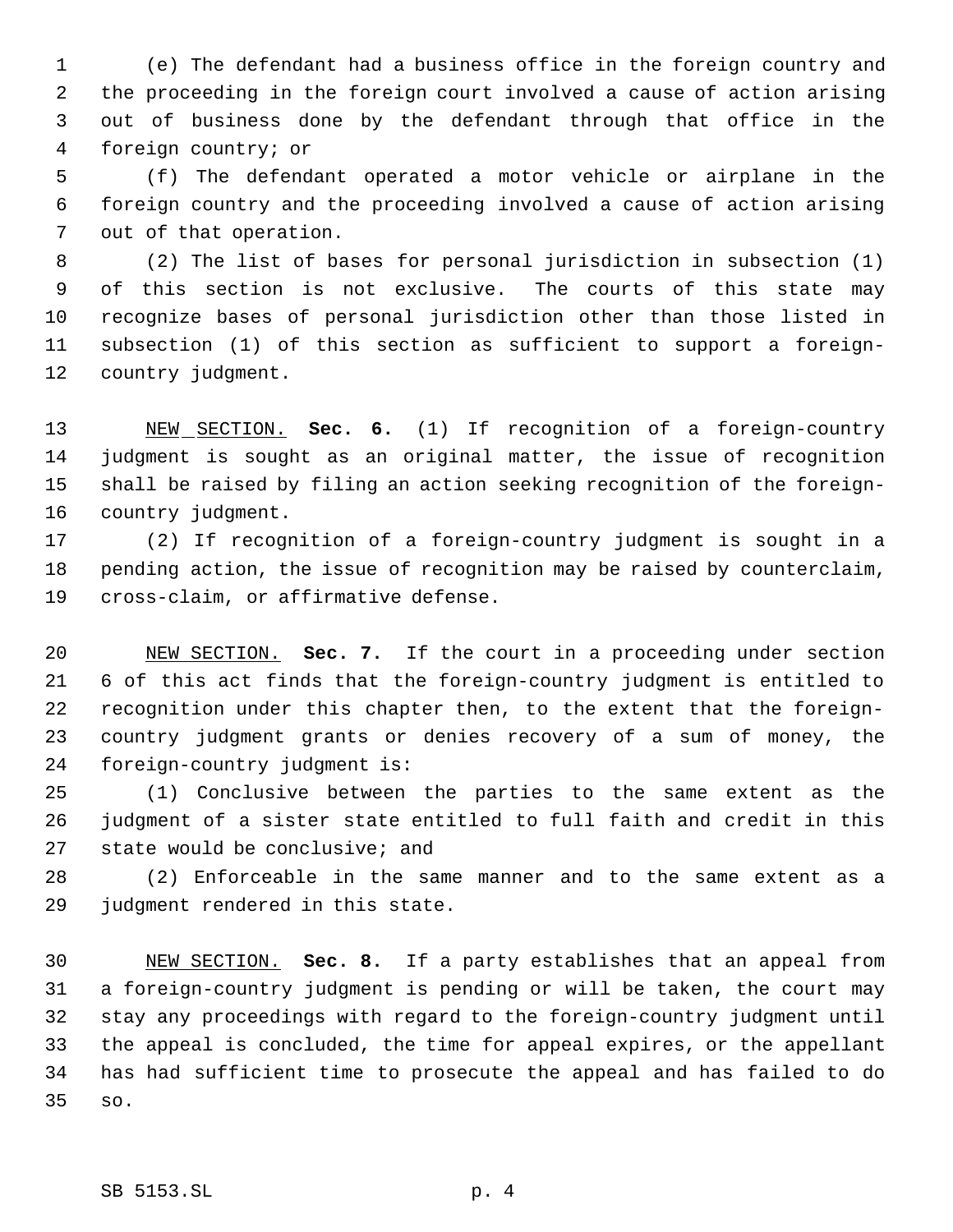NEW SECTION. **Sec. 9.** An action to recognize a foreign-country judgment must be commenced within the earlier of the time during which the foreign-country judgment is effective in the foreign country or fifteen years from the date that the foreign-country judgment became effective in the foreign country.

 NEW SECTION. **Sec. 10.** In applying and construing this uniform act, consideration must be given to the need to promote uniformity of the law with respect to its subject matter among states that enact it.

 NEW SECTION. **Sec. 11.** This chapter applies to all actions commenced on or after the effective date of this section in which the issue of recognition of a foreign-country judgment is raised.

 NEW SECTION. **Sec. 12.** This chapter does not prevent the recognition under principles of comity or otherwise of a foreign-country judgment not within the scope of this chapter.

 NEW SECTION. **Sec. 13.** Sections 1 through 12 of this act constitute a new chapter in Title 6 RCW.

 NEW SECTION. **Sec. 14.** The following acts or parts of acts are each repealed: (1) RCW 6.40.010 (Definitions) and 1975 1st ex.s. c 240 s 1; (2) RCW 6.40.020 (Applicability) and 1975 1st ex.s. c 240 s 2; (3) RCW 6.40.030 (Recognition and enforcement) and 1975 1st ex.s. c 240 s 3; (4) RCW 6.40.040 (Grounds for nonrecognition) and 1975 1st ex.s. c 240 s 4; (5) RCW 6.40.050 (Personal jurisdiction) and 1975 1st ex.s. c 240 s 5; (6) RCW 6.40.060 (Stay in case of appeal) and 1975 1st ex.s. c 240 s 6; (7) RCW 6.40.070 (Saving clause) and 1975 1st ex.s. c 240 s 7; (8) RCW 6.40.900 (Uniformity of interpretation) and 1975 1st ex.s. c 240 s 8; (9) RCW 6.40.905 (Short title) and 1975 1st ex.s. c 240 s 9;